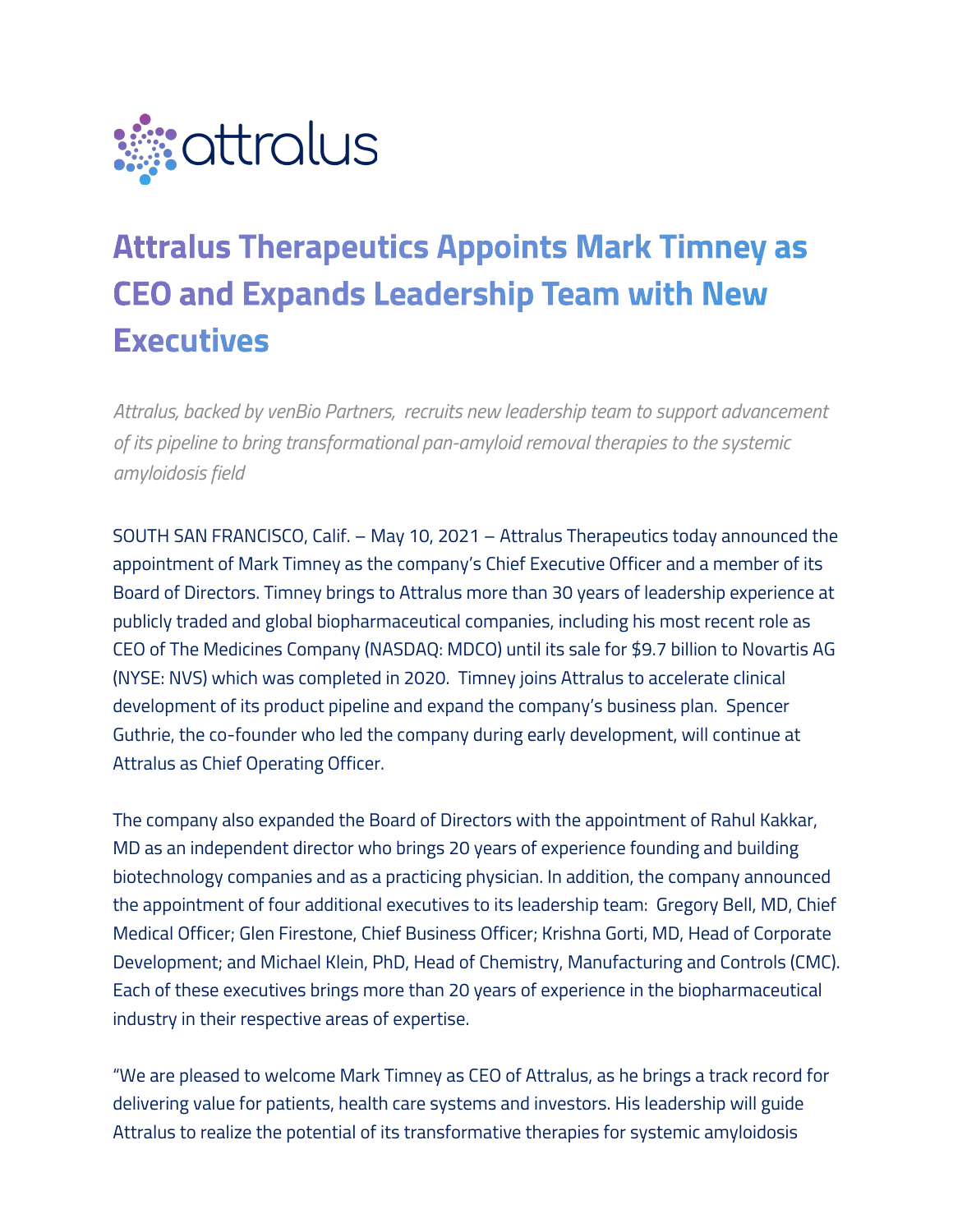which address a wide range of unmet needs for patients with all forms of this disease," said Richard Gaster, MD, PhD, Attralus Board member and Partner at venBio Partners.

## **Mark Timney, Chief Executive Officer**

Mark Timney stated, "I am excited to lead Attralus, a company built on deep fundamental research in the field of amyloidosis with a strong commitment to delivering life-changing therapies for patients. I see an extraordinary opportunity for Attralus to advance novel panamyloid removal therapies that open the potential to treat and reverse disease in patients with all types of systemic amyloidosis. There are extensive, unmet medical needs that can be addressed by diagnosing and therapeutically removing toxic, disease-causing amyloid in patients with systemic amyloidosis. I look forward to working with the very talented team at Attralus to make a significant difference in the lives of these patients."

In leadership roles at publicly traded and global biopharmaceutical companies, Timney has successfully managed companies through stages of growth and transition, launched numerous breakthrough medicines, and led high-value strategic transactions. Most recently, Timney served as CEO and Board member of The Medicines Company where he led the company through late-stage clinical development and maximized the potential for inclisiran, a first-in-class siRNA cholesterol-lowering therapy. These actions increased shareholder return more than three-fold within one year and culminated in the company's acquisition by Novartis. Previously, he held senior roles in biopharmaceutical companies that include Merck & Co., Purdue Pharmaceuticals, Zeneca Group, ICI Pharmaceuticals and Roussel Labs, and has led markets that include the United States, Japan, South Korea, Australia and New Zealand. Timney received a bachelor's degree from Newcastle Polytechnic (now Northumbria University) in Newcastle in the United Kingdom.

#### **New Board Member**

• **Rahul Kakkar, MD, Independent Board Director:** Dr. Kakkar is a biotech entrepreneur and physician-scientist with nearly 20 years of professional experience, spanning founding and building biotechnology companies, as well as working as a practicing physician. Most recently, he was Chief Executive Officer at Pandion Therapeutics, a company developing innovative modular therapeutics autoimmune and inflammatory diseases, which he led to reach the stage as a clinical-stage company and successfully completed an initial public offering prior to Pandion's acquisition by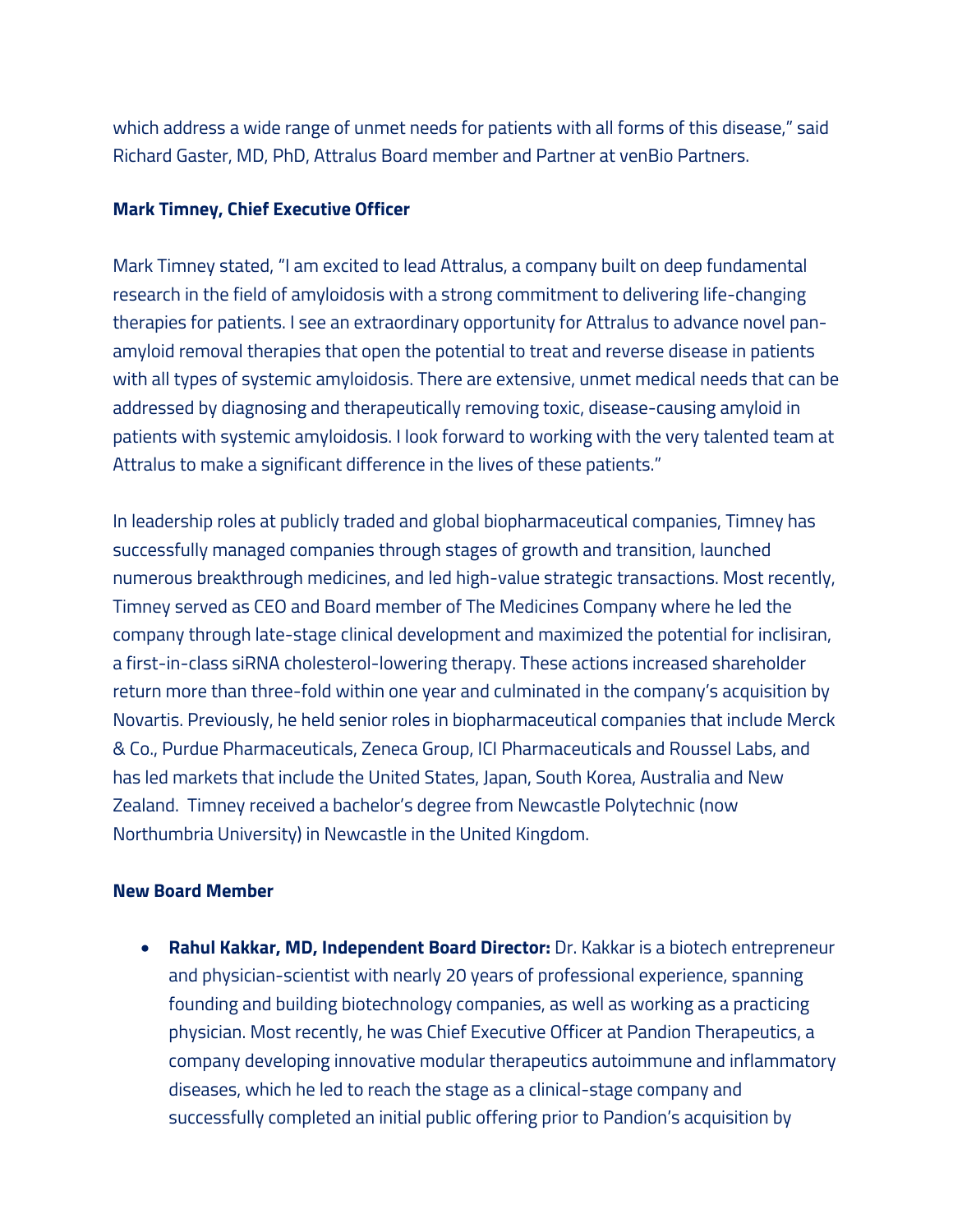Merck for \$1.9 billion. Prior to joining Pandion, he served as an executive at Corvidia Therapeutics where he was a founder, Chief Medical Officer and Chief Strategy Officer, guiding the company from seed stage through Series B and its lead asset through clinical proof of concept. Corvidia was acquired by Novo Nordisk for \$2.1 billion. Corvidia was a "spin-out" from AstraZeneca, where Dr. Kakkar had served as Director for Emerging Innovations, responsible for preclinical through Phase 2 clinical studies both for compounds within the AstraZeneca pipeline and in support of compound out-licensing efforts. He continues to practice medicine as Associate Physician at Brigham and Woman's Hospital and is a Lecturer in Medicine at Harvard Medical School. Dr. Kakkar is dual-trained via the American Board of Internal Medicine Fast Track program in molecular biology and clinical cardiology, and he is a fellow of the American College of Cardiology.

#### **New Executive Leaders**

Attralus has appointed these veteran biopharmaceutical leaders who bring deep clinical, manufacturing and business expertise to support the company's growth and clinical advancement of its pipeline.

- **Gregory Bell, MD, Chief Medical Officer:** Dr. Bell has extensive expertise in the development of investigational therapies, having recently served as Vice President, Safety Risk Management of the Immunology, Infectious Disease and Ophthalmology portfolio at Genentech. Previously, he was Senior Vice President, Development and Chief Medical Officer at KAI Pharmaceuticals where he led the global development of Parsabiv® until Amgen acquired KAI in 2012. Earlier in his career, Bell served as Vice President of Clinical Development, Biometrics and Clinical Operations at Abgenix with responsibilities across all clinical programs including Vectibix®; at Merck, he contributed to several products that received regulatory approval including Vioxx®, Etoricoxib® and Cancidas®. Prior to joining Attralus, Greg was Senior Vice President of Development at Global Blood Therapeutics.
- **Glen Firestone, Chief Business Officer:** Mr. Firestone has a distinguished 25-year career as an executive leader and has utilized his deep strategic and commercial expertise to build businesses, launch breakthrough therapies, improve patients' lives and create value. Firestone recently led a consulting business advising biotech companies on corporate growth strategies, commercialization, product development,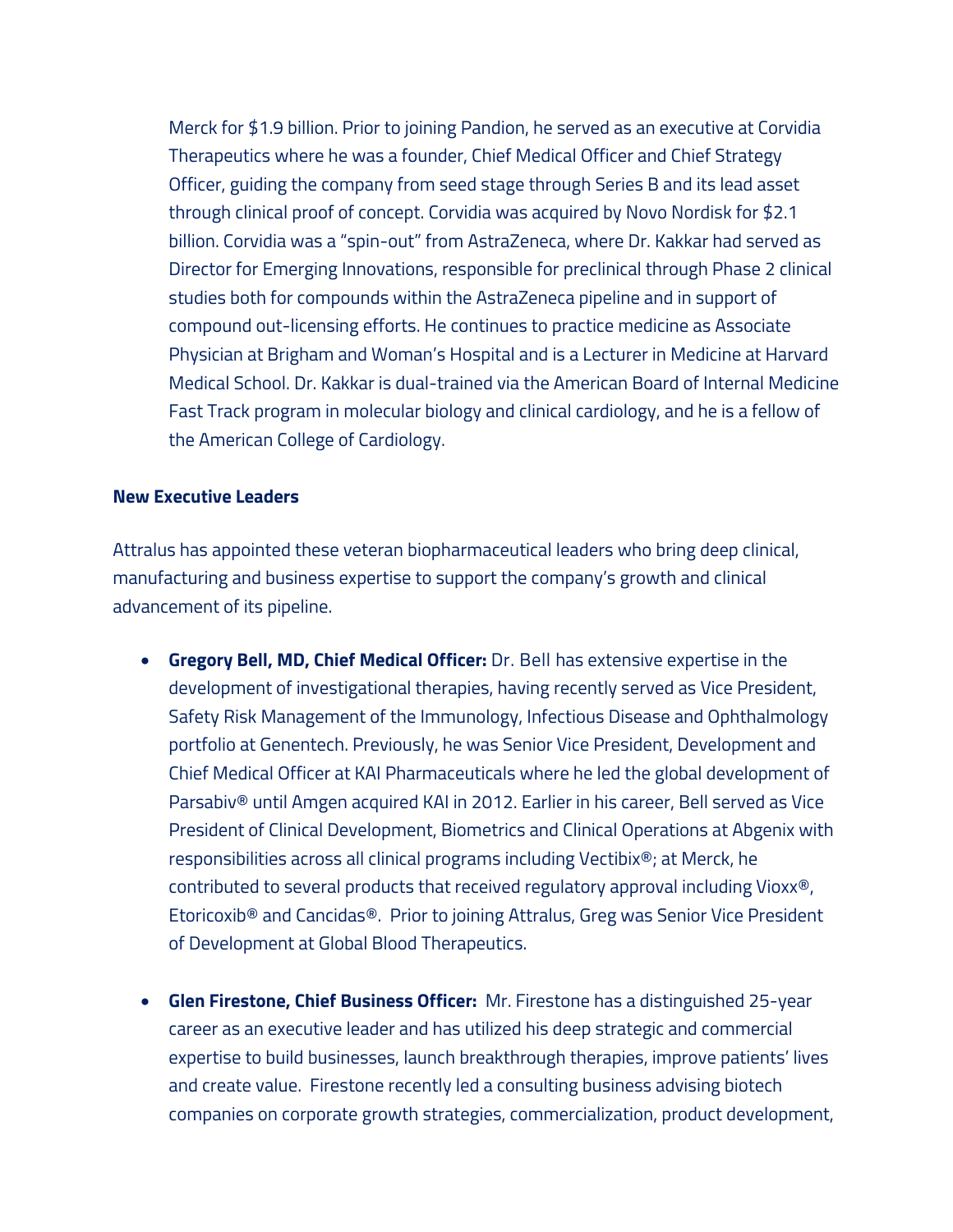market access, and business development. Previously, he served as a strategic advisor to Valo Health and was Head of Commercialization at Tmunity Therapeutics. Earlier, Firestone spent 20 years as a commercial executive at Merck with responsibility for leading many global and U.S. franchises, including the cardiovascular business, launching innovative medicines, building blockbuster product portfolios, negotiating business development deals and building partnerships.

- **Krishna Gorti, MD, Head of Corporate Development:** Dr. Gorti has a rich and diverse background including roles in corporate development and investor relations, as an investment analyst covering biotechnology companies, as a physician trained in otolaryngology and head and neck surgery, and as a clinical and translational researcher. In his previous tenure with The Medicines Company, he served as Senior Vice President of Investor Relations and played an integral role in value-building initiatives, as well as working in earlier roles in business development and strategy. Prior to roles with biopharmaceutical companies, Gorti was a biotechnology industry equity research analyst with leading financial institutions, including JP Morgan, Piper Jaffray and Rodman & Renshaw.
- **Michael Klein, PhD, Head of Chemistry, Manufacturing and Controls (CMC**): Dr. Klein has more than 30 years of experience in the biotechnology industry, having spent his career working in various aspects of CMC development of therapeutic proteins, including monoclonal antibodies, Fc fusions, bispecific and multifunctional therapeutics. Most recently, Klein served as Vice President of Analytical Development at Nektar Therapeutics and was a member of the leadership team of the company's Product Development and Manufacturing group. Previously, he was CMC scientific leader at Agenus, Atara Bio, Xencor, Protein Design Labs and Amgen.

#### **About Systemic Amyloidosis**

Systemic amyloidosis encompasses a diverse group of rare diseases that occur due to accumulation of toxic amyloid fibrils in tissues and organs, which is triggered by aberrant protein misfolding. These diseases are progressive, debilitating and often fatal. Systemic amyloidosis is significantly underdiagnosed due to low awareness, lack of specific symptoms, and no current disease-specific diagnostics. The two most common forms of systemic amyloidosis are transthyretin amyloidosis (ATTR) and amyloid light-chain (AL) amyloidosis.